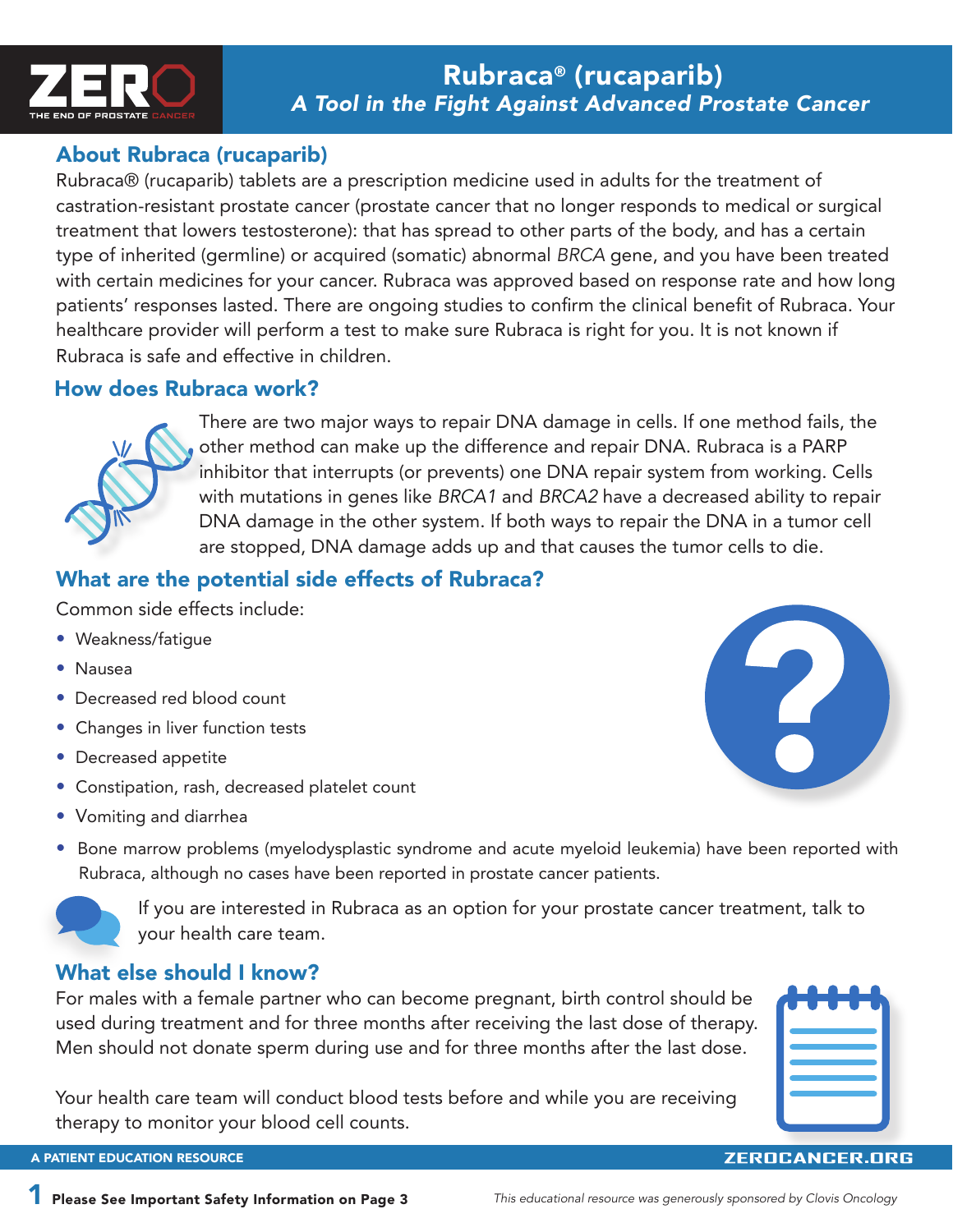

### How long may I be on Rubraca?

In the clinical trial, 44% of men who were studied (27 of 62) had their tumors shrink by a meaningful amount. Patient responses ranged from 1.7 to more than 24 months. More than half of the patients who responded had a confirmed response to treatment of more than six months.

### How do I take Rubraca?

Rubraca tablets are taken by mouth twice a day about 12 hours apart. You can take it with or without food.

# What questions should I ask my health care team?

If you are interested in Rubraca as a treatment option, talk to your health care team.

- Does my cancer have a *BRCA1* or *BRCA2* mutation? What test will you use to find out? What does a positive test mean for my family and me?
- Is Rubraca a treatment for my type of prostate cancer?
- Which side effects are associated with Rubraca? How are these side effects managed?
- How will my health care team check and monitor for side effects?
- Are there options to help me pay for this medicine?

# Where can I find specific information about this treatment?

Additional information can be found at www.rubraca.com and www.rubracaconnections.com.

# BRCA Mutations in Prostate Cancer

- Everyone has *BRCA1* and *BRCA2* genes. These genes are important in every day functions of your cells. Some men may have damaged or "broken" *BRCA* genes, called mutations. *BRCA*  mutations occur in two ways.
	- They are inherited from a parent (called germline mutation) and are present in every cell in your body.
	- They are acquired at some point during your life (called somatic mutations). Somatic mutations are only present in your tumor and can't be passed on your children.
- Tests can determine if you have a germline or somatic *BRCA* mutation.
- About 12% of men (1 in 8 men) with advanced prostate cancer have a mutation in the *BRCA1*  or *BRCA2* genes.
- If the *BRCA* mutation is a germline mutation, family members may have an increased risk of developing prostate or other types of cancer, like breast or ovarian cancer.

#### A PATIENT EDUCATION RESOURCE

- 1. Rucaparib Prescribing Information:
- 2. Benafif S, Hall M. An update on PARP inhibitors for the treatment of cancer. Onco Targets Ther.2015;8:519-528
- 3. Abida, W, et al, Targeting DNA repair in prostate cancer. Journal of Clinical Oncology. 2018; 1017-1019
- 4. Mateo J et al. DNA Repair in Prostate Cancer: Biology and Clinical Implications. Eur Urol 2017: 418- 419 5. National Cancer Institute. Dictionary of Cancer Terms. Germline mutation. ht
- mutation. Accessed August 4, 2020.

#### **ZEROCANCER.ORG**

- 6. National Cancer Institute. Dictionary of Cancer Terms. Somatic mutation. Accessed August 4, 2020.
- 7. Castro E, Goh C, Olmos D, et al. Germline *BRCA* mutations are associated with higher risk of nodal involvement, distant meta in prostate cancer. J Clin Oncol. 2013;31(14):1748-1757.
- 8. Leongamornlert D, Mahmud N, Tymrakiewicz M, et al. Germline *BRCA1* mutations increase prostate cancer risk. Br J Cancer. 2012;106(10):1697-1701
- 9. Abida W, Patnaik A, Campbell D, et al. Rucaparaib in Men With Metastatic Castration-Resistant Prostate Cancer Harboring a *BRCA1* or *BRCA2* Gene Alteration. J Clin Oncol. 2020; 38:1-8.